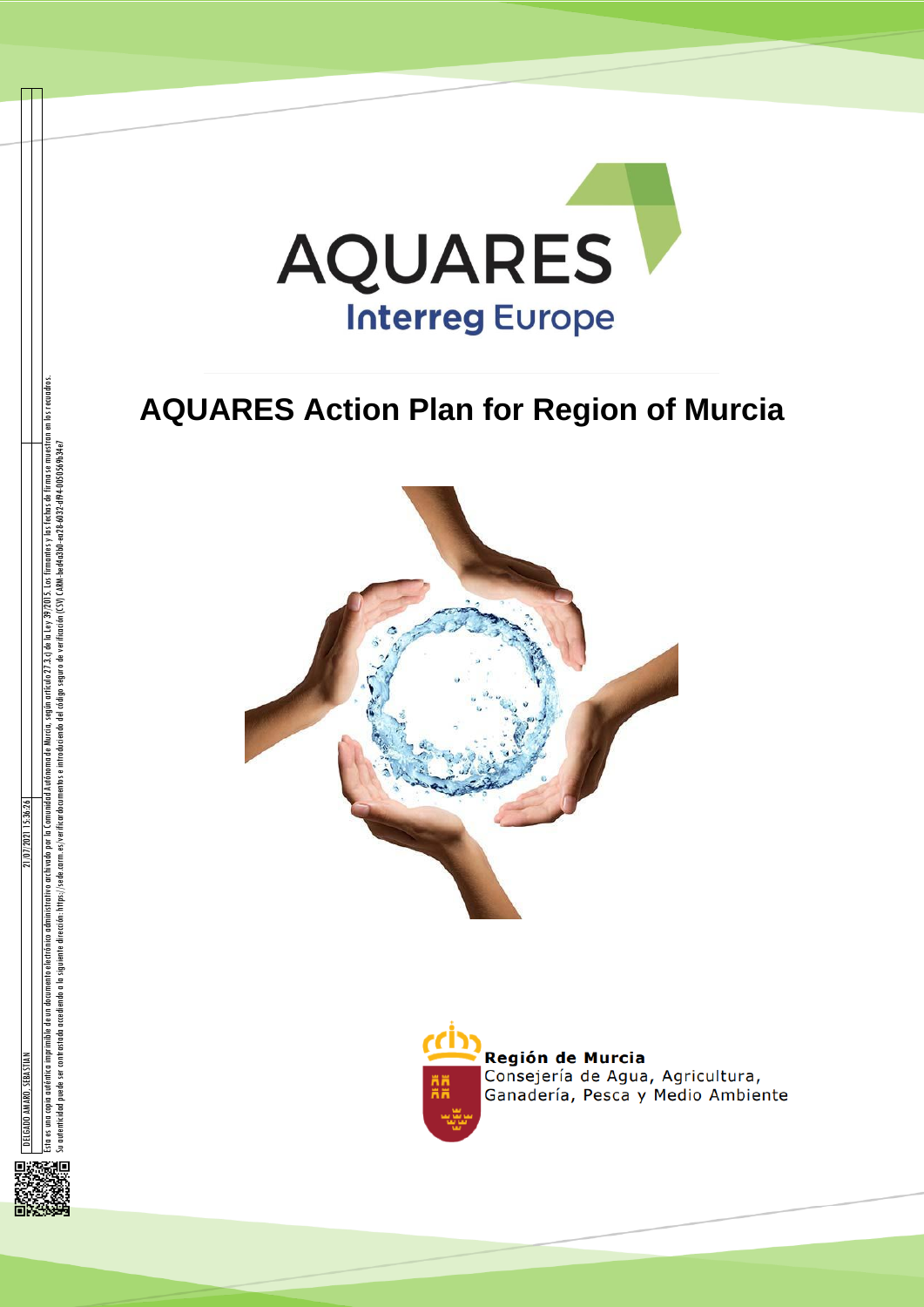





# **1. PART I – GENERAL INFORMATION**

| Project:                                               | AQUARES. Water reuse policies advancement for resource<br>efficient European regions                                                             |
|--------------------------------------------------------|--------------------------------------------------------------------------------------------------------------------------------------------------|
| <b>Partner organisation:</b>                           | Regional Government of Murcia, Ministry of Water, Agriculture,<br>Livestock, Fisheries and Environment, General Directorate of<br>Water (Spain). |
| Other partner organisations<br>involved (if relevant): |                                                                                                                                                  |
| Country:                                               | Spain                                                                                                                                            |
| <b>NUTS2 region:</b>                                   | Autonomous Community of the Region of Murcia                                                                                                     |
| Contact person of partner<br>organisation:             | Manuel Boluda Fernández                                                                                                                          |
| <b>Email address:</b>                                  | aquaresprojectmanager@gmail.com                                                                                                                  |
| <b>Phone number</b>                                    | +34 651452483                                                                                                                                    |

# **2. PART II – POLICY CONTEXT**

The Action Plan aims to impact:

| Investment for Growth and Jobs programme:                                                |   |
|------------------------------------------------------------------------------------------|---|
| European Territorial Cooperation programme:                                              |   |
| Other regional development policy instrument:                                            | X |
| <b>Name of the policy instrument addressed:</b> Regional Operational Programme 2014-2020 |   |
| (ERDF) European Regional Development Fund and the next one.                              |   |

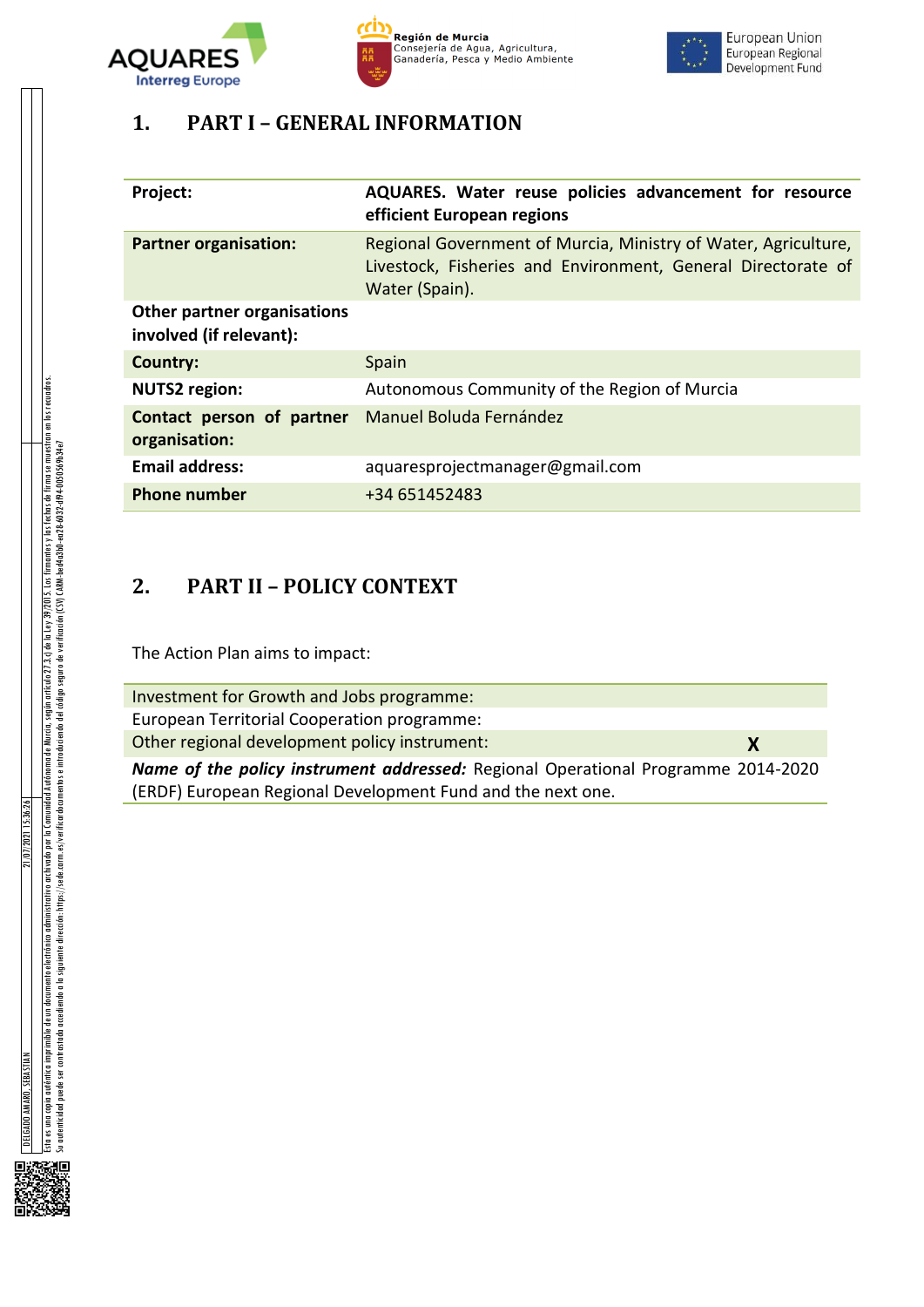



# **3. PART III – DETAILS OF THE ACTIONS ENVISAGED**

The chosen actions in this action plan, are the product of the work carried out during the phase of the exchange experience of AQUARES. The tasks were undertaken internally, through the good practices identified in other regions of the project and consulted with our stakeholders, as well as, externally through the learnt lessons in the worshops, study and site visits and even through private discussions with the experts that attended to those events.

Murcia Region, since before of the beginning of the project, was already reusing every year, a percentage of water higher the 96 % of their waste- water (source [https://www.esamur.com/reutilizacion\)](https://www.esamur.com/reutilizacion). Indeed, the data in 2019 reached the 96,99 % (95,43 % for agricultural purposes and 1,65 % for indirect reused by infiltration to their groundwater).

Around a 65 % of this percentage is reused "directly", and it is obtained in Waste Water Treatment Plants (from now on, WWTP) that apply advanced tertiary treatments.

The other 33 % is reused "indirectly", in other words, the reclaimed water is discharged into the river, and an equivalent amount of water is taken out for agricultural purposes.

A key point to consider, revealed over the successive regional stakeholders meetings, celebrated every semester, is that due to the water scarcity of the River Segura (the 98 % of the Murcia Region surface is within its watershed), a lot of times, we are forced to use all that treated water to reach the ecological flow of the river, fact that happens very frequently.

This fact especially affect to the WWTPs nearby the water streams, and especially "the Murcia Este WWTP", which is with a large difference, the biggest one of this Region.

That is why, at the moment, for Murcia Region it is not a priority to invest in improving all those WWTPs, considering that, an obtained water, with an so expensive tertiary treatment, as economically as energetically speaking, could end up being discharged into the river.

Apart from that, we should take into account the high technological grade of the WWTPs of Murcia Region wherewith it is not considered necessary to act at this point either.

In the Region of Murcia, we have not still found any case of water supply, only provided with reused water, being the common practice to mix all the water sources.

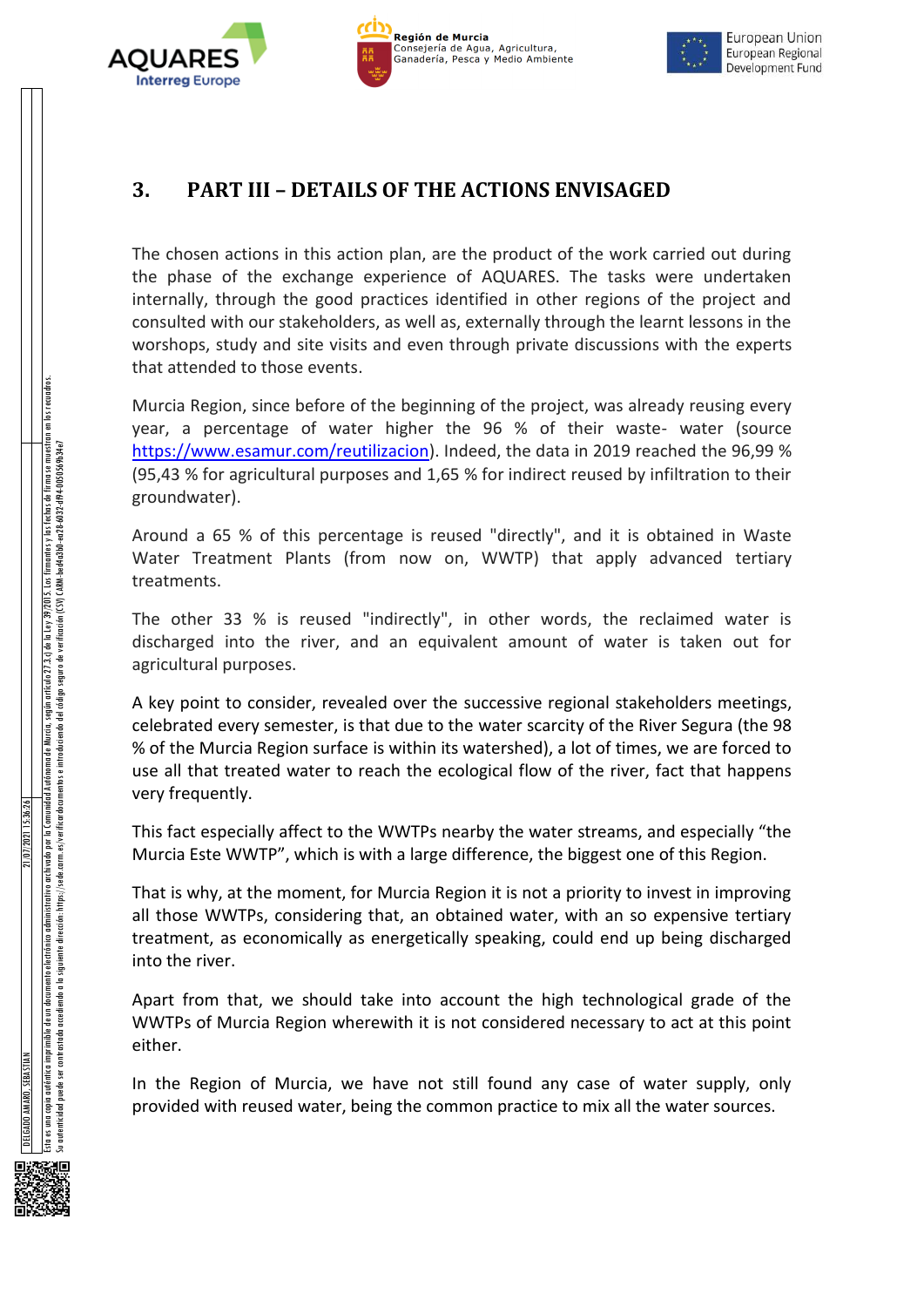





In this action plan, it has been priortized an efficient management of the alternative water sources, so as to reduce the pressure over the aquifers, as well as the discharges to the water bodies, especially the salty lagoon of Mar Menor.

Those discharges are unavoidable especially in the case of flash flooding, that ocurr very frequently in this region, being a challenge to avoid which, these harvesting rains with usuallly contain drags pollution, reach the water bodies, and can cause human and material damages.

During those days, all the affected infraestructures become saturated, being necessary to act over this point, so as to reduce the overflows caused by the flash floodings.

For all of those reasons, it is intended that with the actions selected to achieve the following goals:

1) Prevent that the agricultural drainages reach the aquifers

2) Prevent that the grey waters, originated for the overflows produced during the flash floodings, can reach the Mar Menor salty lagoon.

3) Through an efficient management of the alternative water sources, reduce the overexploitation of the groundwater.

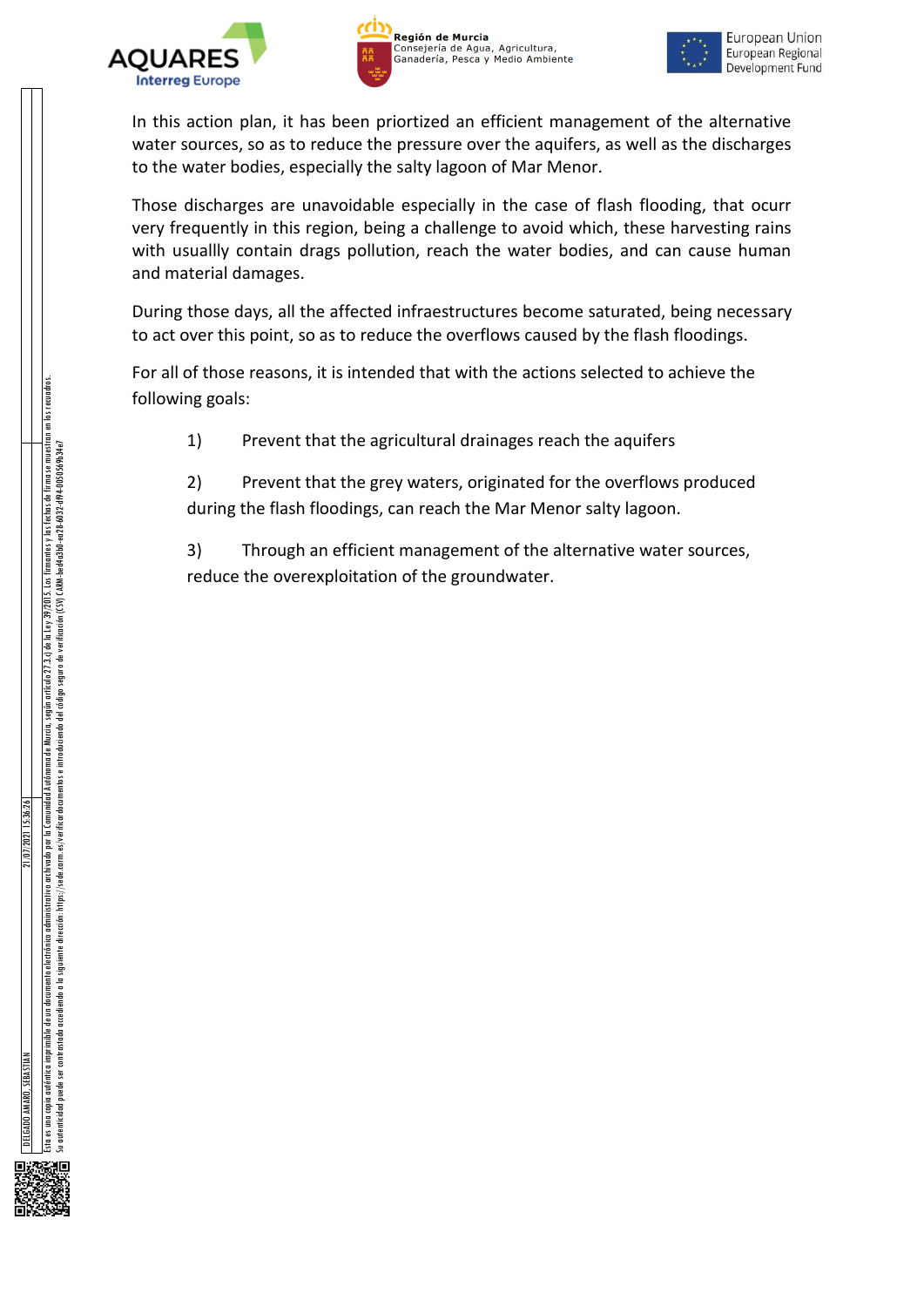





**ACTION 1: FLOODABLE PARK IN DIFFERENT MUNICIPALITIES OF THE REGION OF MURCIA: SAN JAVIER, SAN PEDRO, LORQUÍ AND ALCANTARILLA.**

### **1 - The background**

As it has been said previously, our main goal is to improve in the reduction of discharges to wetlands, like Mar Menor.

In addition, during the development of the "Exchange of experience" phase of the AQUARES project, some municipalities in the Region of Murcia suffered a flash flood in 2019, with more than 300 mm of rainfall in a single day, causing unavoidable discharges into sensitive water bodies. Similar events occur in Murcia Region very frequently.

For this reason, since the beginning of the AQUARES project, Directorate General of Water (from now on, GDW) has been looking for similar cases in Malta, Greece and Lodzkie Region, to study the feasibility of the solutions implemented in these regions in the coastal area of the Region of Murcia.

As a first option, the implementation of artificial wetlands was considered, but was discarded after consultation with the stakeholders, due to low social acceptance (for the proliferation of mosquito plagues, unsanitary conditons…), and above all, given the difficulties to obtain a sufficient water quality for its reuse, according to the new European Regulation, since the Region of Murcia has no application for the reuse of this water with such low requirements around these coastal.

In the end, the chosen option was based on the Łódź rain gardens and being adapted to the special circunstances of Murcia Region, since this solution reduces the overflow in case of flash floods in urban areas, protecting people and water bodies from discharges at the same time. After filling the garden, this water will be conveyed to the wastewater treatment plant and then to the nearest communal irrigation facilities.

### **2 – Action**

• Project objectives

This action includes the creation of different floodable parks in the Region of Murcia. The most important of these are in the municipalities of San Javier and San Pedro, as its aim is to minimise the discharge of effluents to the Mar Menor.

The located in Alcantarilla will have a dual purpose. On the one hand, it will be an area for urban use and environmental regeneration and, on the other, the creation of a storage volume and pre-treatment for protection of the Segura river, in case of eventual overflows of the sanitation systems. Later they are sent to treatment in WWTP.

The located in Lorquí aims to eliminate flooding problems in different areas of the municipality.

Justification of the initiative: Main challenges and opportunities

During episodes of heavy rains in these areas, there are problems with the evacuation of runoff water. It is intended to avoid possible ponding, flooding, humidity and bad odours.

For this, it is intended to generate an efficient surface water sustainable drainage

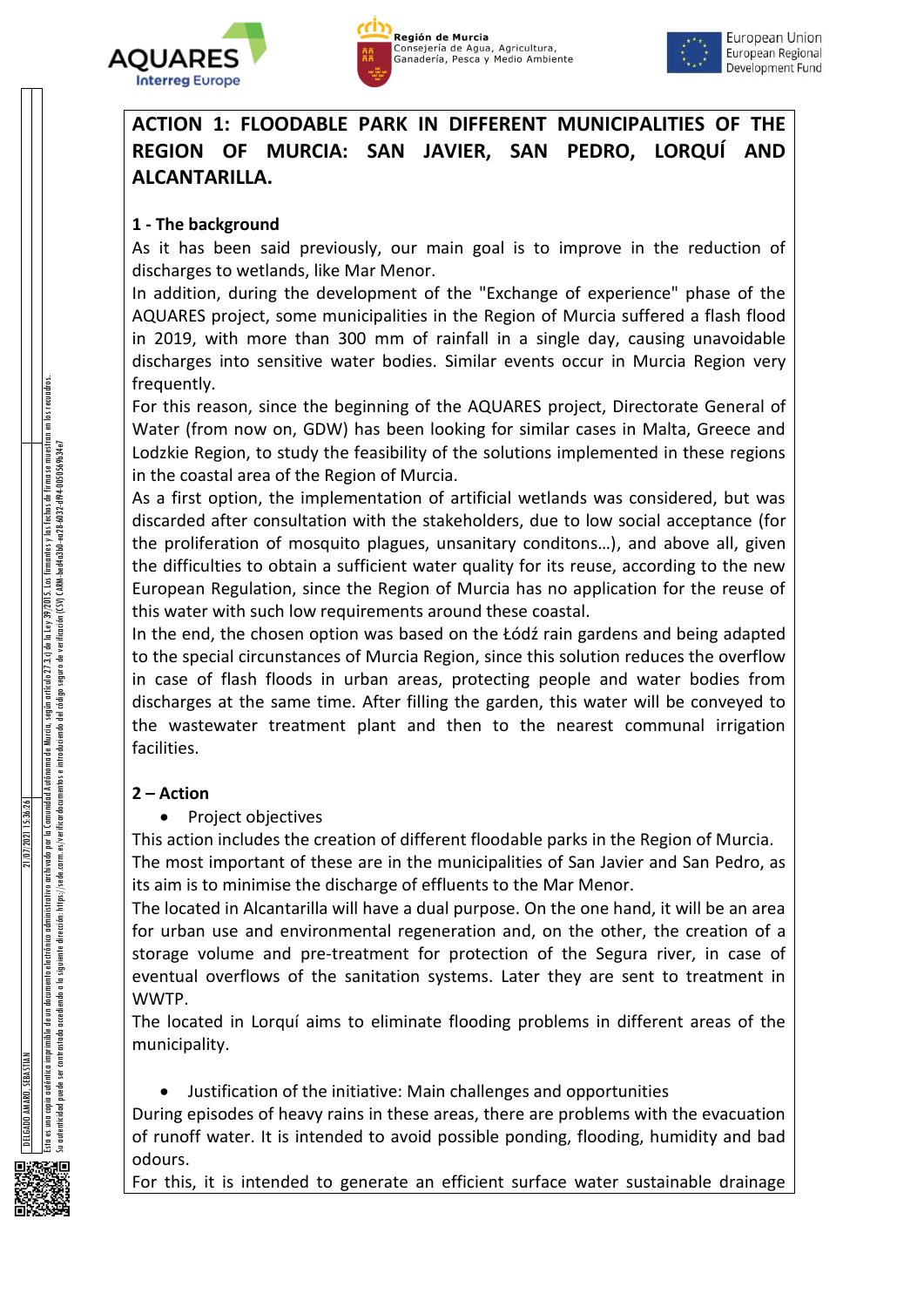





infrastructure, that allows continuity to the natural drainage system, reduce the problems of dragging that are observed in the roads of the working area and include gardening and urban furniture that value the plots of free spaces on which it is acted. In the case of Alcantarilla, the current infrastructures are not capable of meeting the established requirements and in the event of rain overflows of the unitary system occur with some frequency. The choice of a "green" infrastructure (SUD) also has the advantage that, after the maintenance work, the citizen will be able to see the magnitude of the flows that are regenerated in each episode and the waste removed and not dumped, which is a component of environmental awareness.

- Lines of action
	- Reducing the vulnerability of natural areas and water resources against climate change.
	- Infrastructure aimed at reducing sensitivity to flood risks.
	- Promotion of integrated water management, coordinated water, land and resources.
	- Optimizing water infrastructure.

### **3 – Players Involved**

Autonomous Community of the Region of Murcia :

- Financing.
- Project Execution.

San Javier, San Pedro, Lorquí and Alcantarilla City Councils:

- Land availability.
- Authorizations from the competent bodies.
- Infrastructure exploitation.

### **4. – Time Frame**

San Javier – 2023. San Pedro – 2023. Alcantarilla – 2022. Lorquí – 2022.

### **5. - Cost**

San Javier – 3.200.000 €. San Pedro – 4.100.000 €. Alcantarilla – 2.600.000 €. Lorquí – 2.600.000 €.

### **6. – Funding Sources**

Autonomous Community of the Region of Murcia funds. Next program of ERDF Fund.

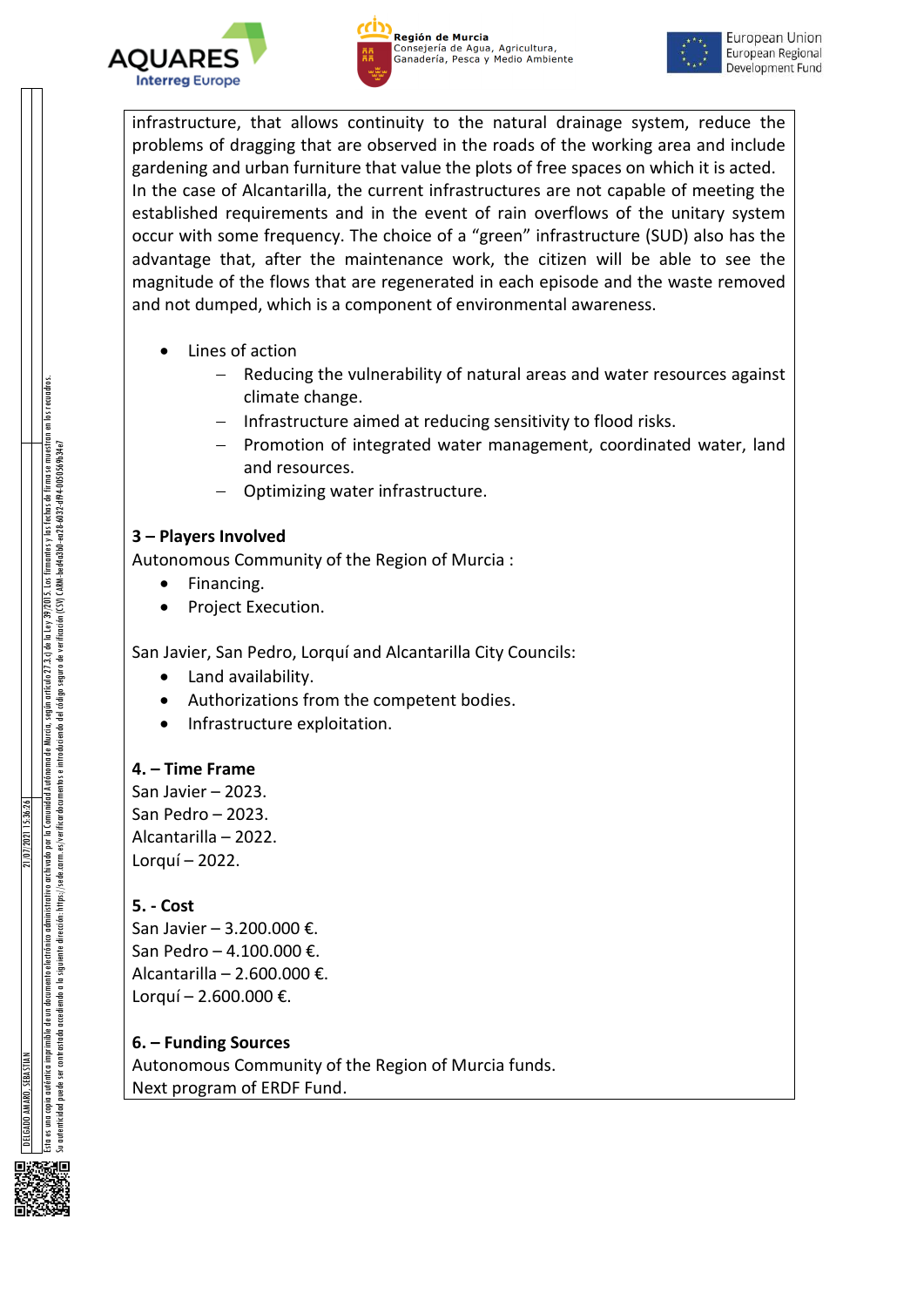





European Union European Regional Development Fund

### **ACTION 2: RAINWATER DRAINAGE IMPROVEMENT IN THE MUNICIPALTIES OF ARCHENA, BULLAS AND MORATALLA.**

### **1 - The background**

Discharge of greywaters is a serious problem in case of flash floods, since sand, pieces of paper and plastics are washed away and can end up in water bodies.

This greywater only requires a previous filtration to be subsequently sent to the irrigators community facilities, avoiding undesirable discharges and their separate collection allows a better planning of their use.

Regarding the AQUARES regions, the sustainable drainage systems have been mainly identified in Latvia and Greece, although as the Greek conditions are much more similar to the Region of Murcia, this action has been based on the Best Practices called "Combination of rainwater network and stormwater storage tanks ". As the sites chosen for implementation are inland areas, storm tanks were not considered to be entirely necessary.

### **2 - Action**

• Project objectives

This action includes the construction of collectors to improve rainwater drainage from the separative networks in different municipalities of the Region of Murcia, and the treatment of these before discharge.

Justification of the initiative: Main challenges and opportunities

During episodes of heavy rains, these areas have problems with runoff water evacuation. It is intended to avoid possible ponding, flooding, humidity and bad odours, producing affections to the development of normal activity in the population. To solve the existing problems, the collection of rainwater is proposed and their transports to the nearest streambed, such as: the Segura River and Mula, recovering those resources for irrigation.

- Lines of action
	- Reduce the vulnerability of natural areas and water resources against climate change.
	- Promote integrated water management, coordinated water, land and resources.
	- Optimization of water infrastructure.

### **3 – Players Involved**

Autonomous Community of the Region of Murcia:

- Financing.
- Project Execution.

Archena and, Bullas City Councils:

- Land availability.
- Authorizations from the competent bodies.

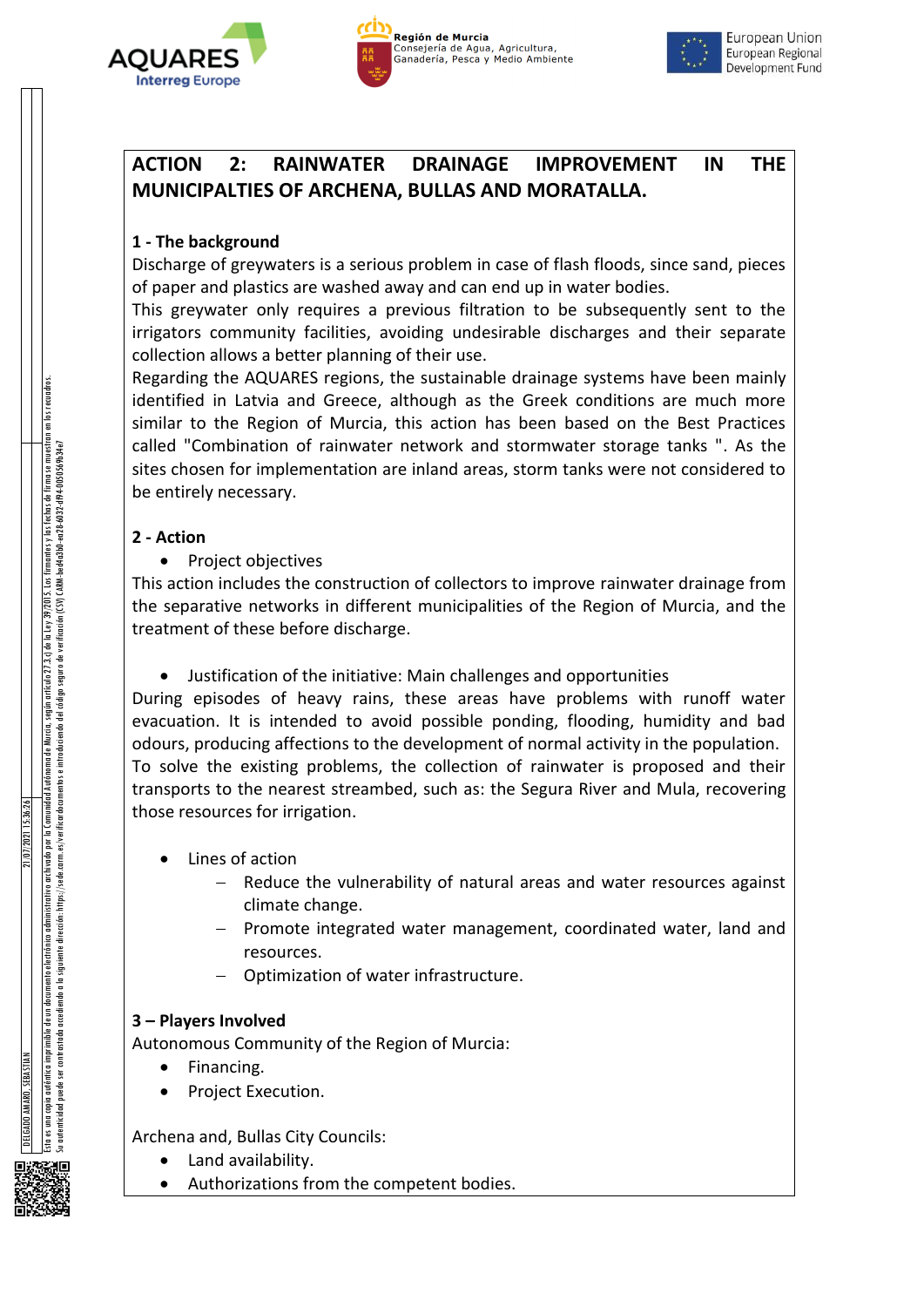



**Región de Murcia**<br>Consejería de Agua, Agricultura,<br>Ganadería, Pesca y Medio Ambiente



European Union European Regional Development Fund

• Infrastructure exploitation.

### **4. – Time Frame**

Archena – 2022. Bullas – 2023.

### **5. - Cost**

Archena – 1.200.000 € Bullas – 1.200.000 €

### **6. – Funding Sources**

Autonomous Community of the Region of Murcia funds. Next program of ERDF Fund

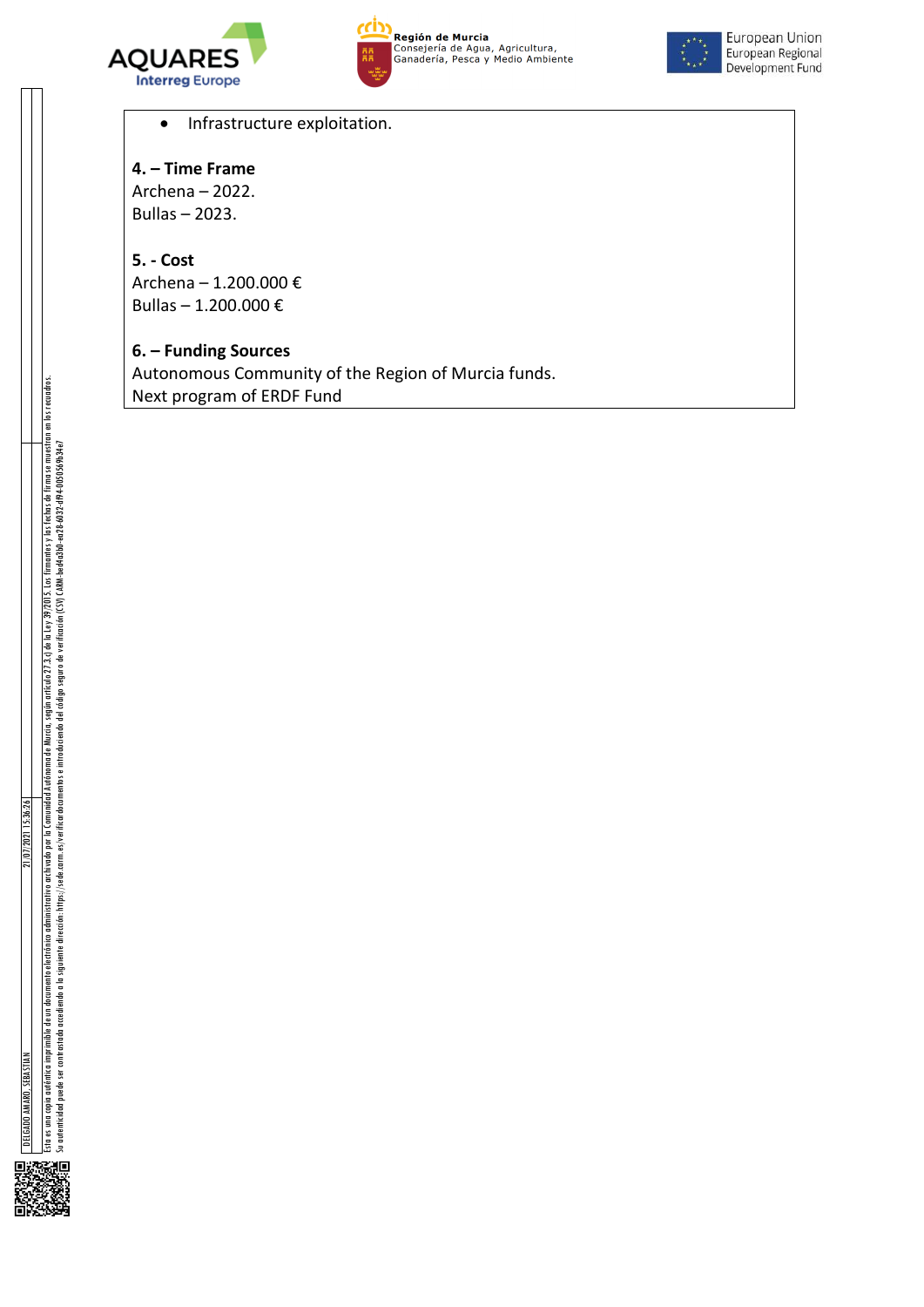





# **ACTION 3: AGRICULTURE OF PRECISION IN THE SURROUNDINGS OF MAR MENOR**

### **1 - The background**

This project began to be outlined as a precision agriculture system focused only on providing exactly the water that the plant needs at every moment. After the Malta's Workshop about Private Public Partnerships, some of the expert attendants started to show how the Management Aquifer Recharge was being carried out in the most important agricultural Region of Malta.

The referred aquifer of Malta has the same features of the Campo Cartagena aquifer of Murcia Region. In the good practice of Malta, the aquifer is recharged artificially, controlling the quality of the inputs and outputs of groundwater.

In this action, it will be applied the same phylosophy, considering that in Murcia Region it is not convenient to recharge aquifers due to the that water is necessary to agricultural purposes, that would imply to infiltrate to take out that same water for irrigation.

In this action, it has been includen, some learnt improvements of this good practice, like the process of monitoring water quality and water level, geophysical investigations and modelling, considering that part of the infiltrated water to the aquifer proceeds from agricultural drainages.

### **2 - Action**

- Project objectives
	- Quantify the infiltration from agriculture into the Campo de Cartagena aquifer, measuring the whole soil profile.
	- Set irrigation and fertilizer calculation measures.
	- $-$  Set a control network for such leachates of agricultural origin.
	- Show to society the possible affections of agriculture to the Mar Menor
- Justification of the initiative: Main challenges and opportunities

It is considered urgent to act on the state of the Mar Menor lagoon. In order to legislate, it is necessary to collect information on the most influential parameters. In this way, it is intended at the same time to establish a methodology for water use

in the agricultural sector to reduce their impact on the environment.

- Lines of action
	- Reduce the vulnerability of natural areas and water resources against climate change.
	- Promote integrated water management, coordinated water, land and resources.
	- Optimization of water infrastructure.
	- Reduce the agricultural impact in vulnerable areas due to nitrates.

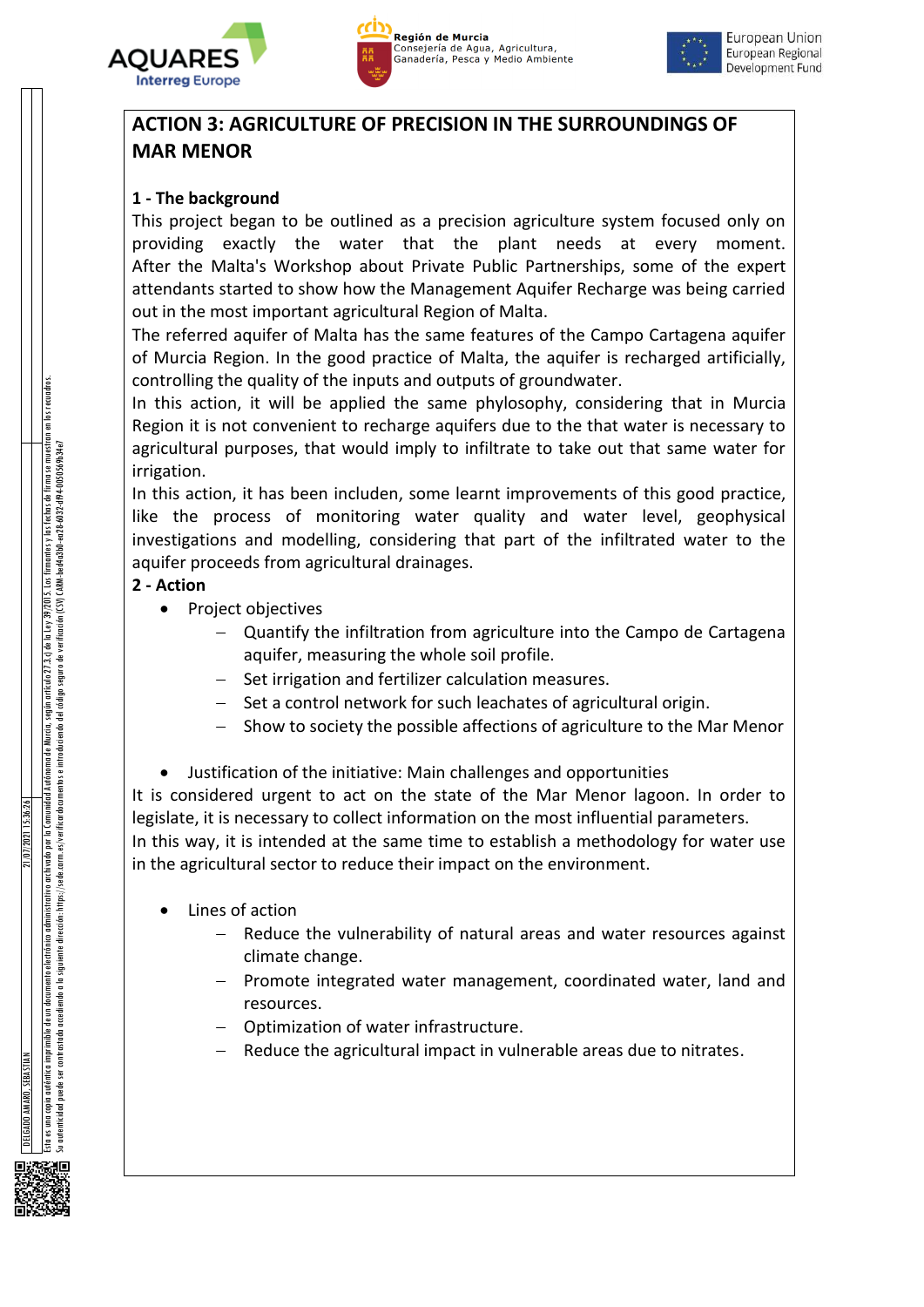





#### **3 – Players Involved**

Autonomous Community of the Region of Murcia:

- Financing.
- Project Execution.

Irrigator Community of Campo de Cartagena:

- Land availability.
- Authorizations from the competent bodies.
- Infrastructure exploitation.

#### **4. – Time Frame**

2021-2022

**5. - Cost**

1.155.442 €

#### **6. – Funding Sources**

Autonomous Community of the Region of Murcia funds. ERDF Fund (Program 2014-2020)

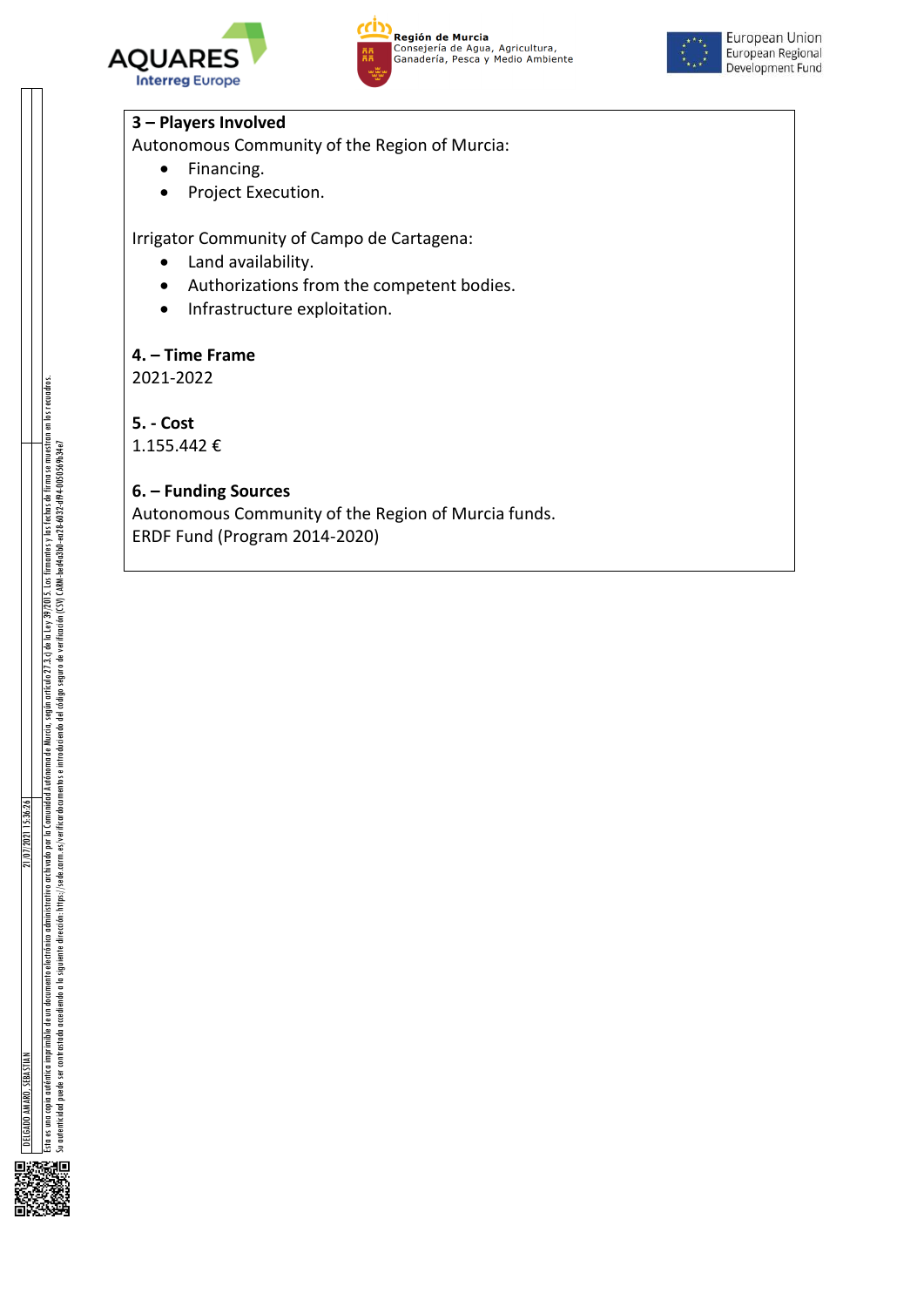





### **ACTION 4: RAINWATER HARVESTING WITH SUBSEQUENT DISCHARGE TO THE SEPARATIVE NETWORK**

### **1 - The background**

This action is complementary to action number 2, since implement of a system for the collection and use of harvested rainwater, avoiding that greywater is discharged into water bodies.

Regarding to the sources of inspiration, in addition to those already named, identified in Latvia and Greece, this action is also based on best practice of Poland and the Czech Republic, in which rainwater is harvested from buildings for a variety of purposes.

The part of the action dedicated to act as a palliative against the effects of floodwater good practiced called "Dry polder" identified by RRAPK of Czech Republic, and that consists of the re-growth of the river's meanders to accumulate water in case of floods.

### **2 - Action**

• Project objectives

This action consists of collecting harvesting rain to be taken to the municipality's separating network, avoiding the discharge of grey water into the Mar Menor Lagoon, being used for other purposes.

For this reason, a bypass of the drainage channel and a collection basin will be implemented in order to act as a palliative against the effects of flash floods. These two elements will be connected to the separated network of the municipality of Los Alcázares (coastal town on the shores of Mar Menor).

Justification of the initiative: Main challenges and opportunities

During heavy rainfall episodes, damage is caused to houses near the wadis, where there have been problems with the evacuation of run-off water.

The aim of this action is to avoid possible ponding, flooding, humidity and bad odours in the lower part of the urban area, as well as to exploit these waters, mainly for agricultural purposes.

This water is conveyed to the separative network of the urban area, in order to avoid undesirable discharges to the water bodies.

For this purpose, the aim is to generate an efficient infrastructure for sustainable surface water drainage that will provide continuity to the natural drainage system, reduce the problems of dragging that are observed in the roads of the working area and include gardening and urban furniture that value the plots of free spaces on which it is acted.

- Lines of action
	- $-$  Infrastructure aimed at reducing sensitivity to flood risks.
	- Reduce the vulnerability of coastal natural areas (Mar Menor) and water resources against climate change.
	- Promote integrated water management, coordinated water, land and resources.
	- Optimization of water infrastructure.